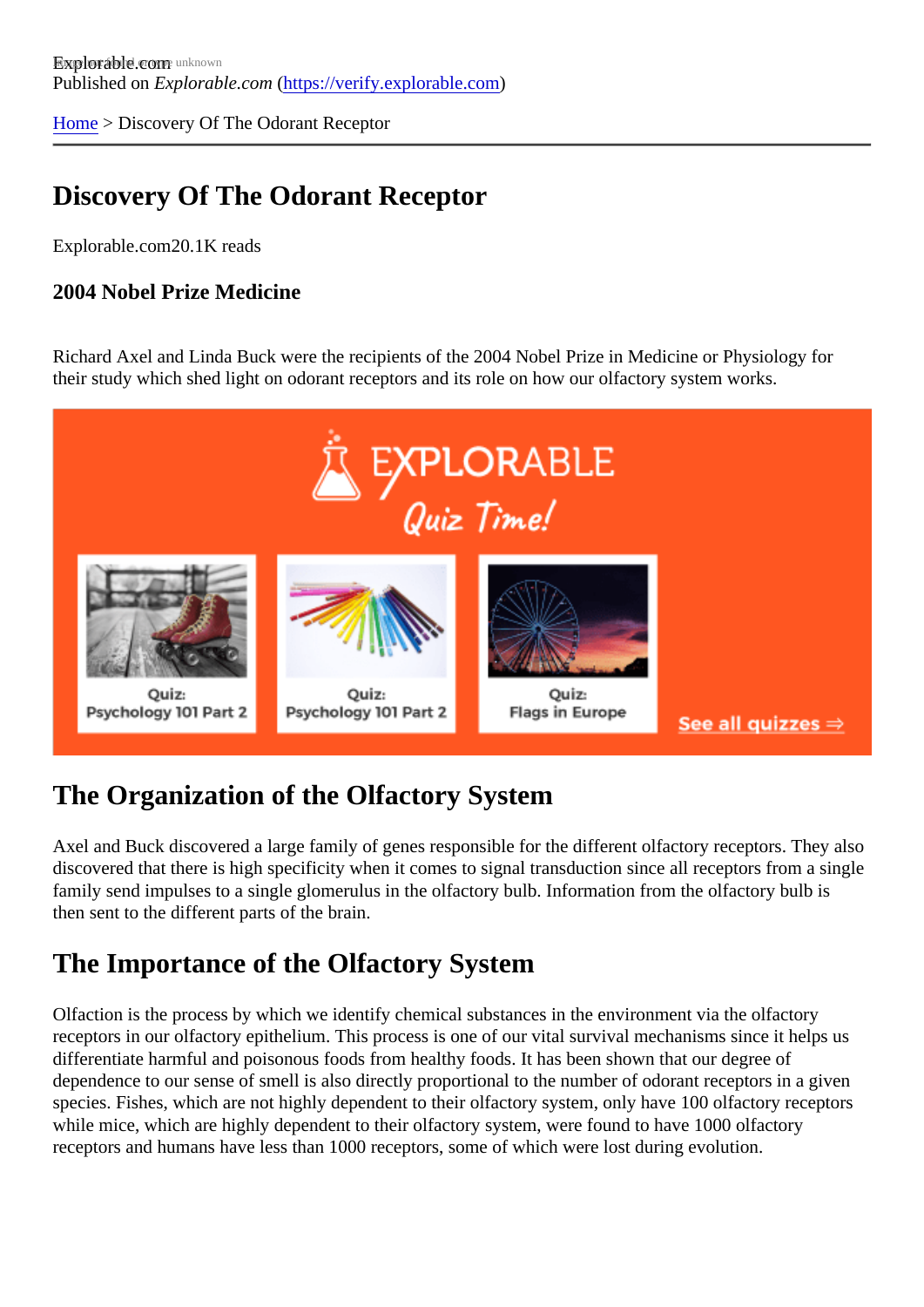## The Minds Behind the Discovery

Richard Axel was born in Brooklyn, the first child in the family of immigrant parents. During his early years, he immediately fell in love with biology. During the early 60s, he worked as a glassware washer in a laboratory to support his college education. He was then fascinated by Molecular Biology and worked as a research assistant in the same laboratory. After college, he then decided to attend graduate school in genetics. Before he could finish his graduate studies, a war started and he decided to go to medical school John Hopkins University School of Medicine.

Linda Buck was born in 1947 in Seattle, Washington. She initially wanted to be a psychotherapist so she took psychology in her undergraduate years. Her interest then shifted when she encountered immunology and decided that she wanted to become a biologist. Buck is only the seventh woman ever to receive the Nobel Prize in Medicine or Physiology.

#### The Path Towards the Discovery

During the 1980s, Richard Axel developed a fascination in the problem of perception, especially towards olfaction. He thought that if genes are the links to what we perceive in the outside world, then the understanding of these genes can provide important insight to the manner by which we experience perception. During the same time, Linda Buck was also fascinated by the unknown mechanism underlying odor detection. She first thought that to solve her problem, she need to know how the odorants are detected by the nose.

In 1988, Axel and Buck together embarked on a researol of an areceptors [1], the answer to both of their questions. During that time, the only things that they know about olfactory receptors were the following: that odorants depolarize and activate olfactory sensory neurons in the nose and that olfactory transduction involves G-protein linked receptors which causes increase in cAMP. Their initial step in the research was to establish three assumptions. First, since the odorants are known to vary in structure, there would also be a variety of related odorant receptors which can be encoded by a multigene family. Second, the odorant receptors are also related to the relatively small set of G-protein receptors which were known during those times. Third, the odorant receptors are expressed in the olfactory epithelium where the sensor neurons can be found.

Buck's method employed a micropipette to empty the contents of an olfactory receptor cell and then show exactly which odorant receptor gene was expressed in the given cell. After multiple trials, Linda Buck was able to come up with experimental data showing that there were 1000 odorant receptor genes in the rat genome, the largest family of genes in the chromosome and this gave them the solution to the problem of diversity of odor recognition. They also noted that the 1000 different genes give rise to an equivalent numb of olfactory receptor types. Furthermore, they also discovered that each olfactory receptor cell only has one odorant receptor type. Each of these receptors can only detect a limited number of odorant substances. Receptor cells then send information to glomeruli found in the olfactory bulb. All similar receptor cells send information to a single, complementary glomerulus. The glomeruli then relay the information to the other parts of the brain.

Current Information about the Olfactory System.

## Processes Involved in Olfaction

The very first thing that happens prior to scent perception is the binding of the odorants to the olfactory receptorsOlfactory receptor $\Omega$  are responsible for the detection of odor molecules. The noteworthy